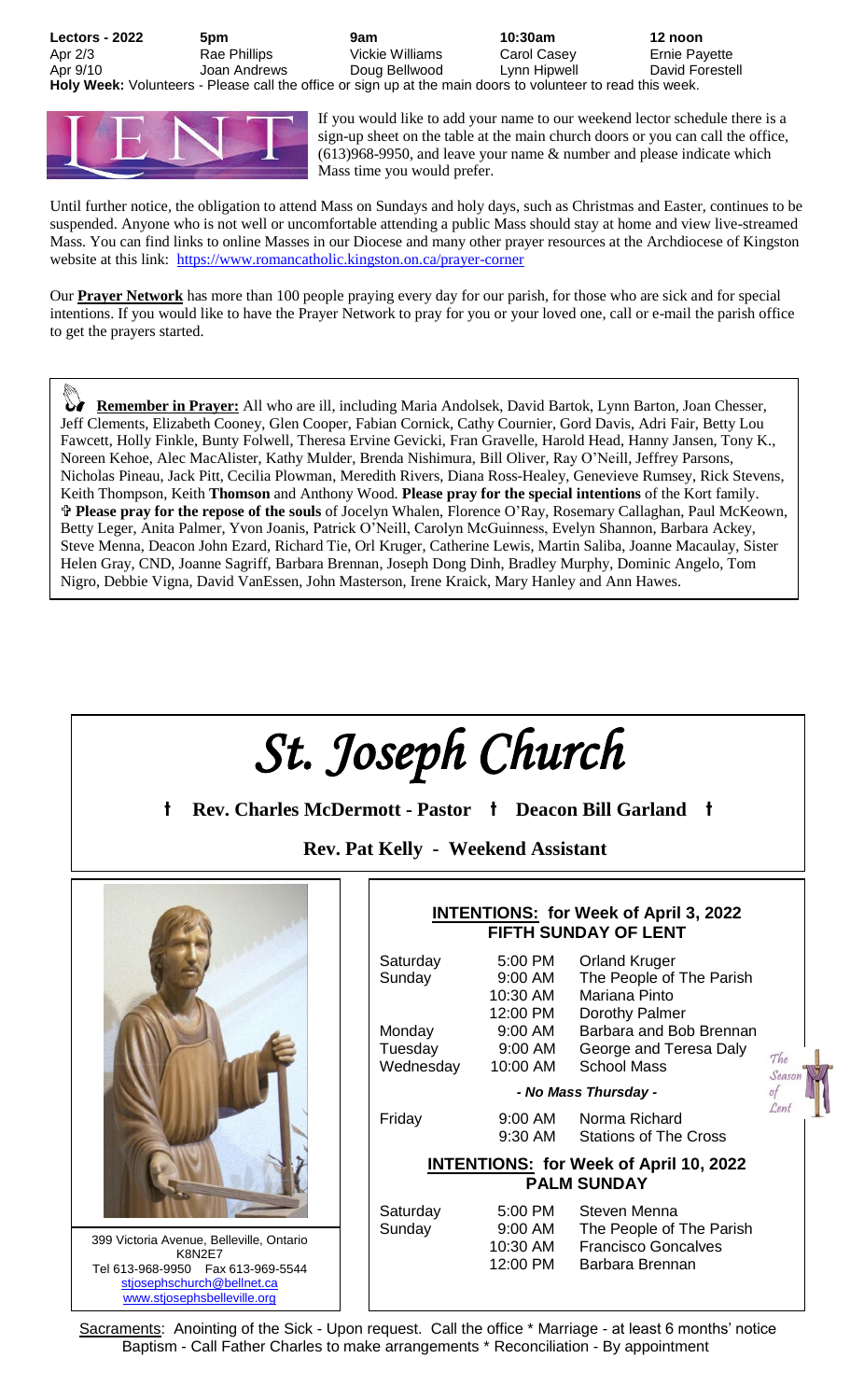# **FIFTH SUNDAY OF LENT April 3, 2022**

**Lenten Confession:** Once again I will be scheduling certain times for Confession for those wanting an opportunity to receive the sacrament. Those times will be confirmed and indicated in next week's bulletin. Stay tuned, Fr. Charles.



**The Stations of the Cross** will be recited after the 9am morning Mass each week during Lent. Please check the Mass schedule.





**As of March 21, 2022 requirements to attend Mass and meetings in the Parish Centre:** Mask wearing will be voluntary. Proof of vaccination and contact tracing no longer

required.



**The Mass of Chrism** will be celebrated at St. Mary's Cathedral, Kingston, at  $10:30$  a.m., on Tuesday, April  $12<sup>th</sup>$ . All are welcome to attend.

**Associates of the Sisters of Providence of St. Vincent de Paul** meet monthly at St. Joseph Church, Belleville. Associates are united and inspired by the charism, spirituality and mission of the Sisters of Providence of St. Vincent de Paul by sharing a common call to compassionate service. For more information, phone 613 544-4525 ext 148 or visit [www.providence.ca/associates](http://www.providence.ca/associates)



Anyone wishing to donate to Development and Peace may do so by using the postage-free envelopes found at the doors of the church. This year, **Development and Peace - Caritas Canada's** *People and Planet First* campaign calls you to support our sisters and brothers in

the Global South in defending their rights and the planet. **Learn more by reading the Mini-magazine**, available for you to pick up at the north church doors. Please go to [devp.org/lent/resources](http://www.devp.org/lent/resources) for more information and to find other resources.

**CNEWA Humanitarian Aid for Ukraine:** The Catholic Near East Welfare Association is raising humanitarian aid funds for the people of Ukraine. The Archdiocese of Kingston encourages those who are looking for a way to donate to Catholic relief funds to Ukraine to consider CNEWA. The link can be found on the archdiocesan homepage. <https://cnewa.org/ca/campaigns/ukraine/>



**St. Joseph CWL News:** Please join us for our next **St. Joseph CWL General Meeting** on **Tuesday, April 5th at 1pm** in the parish hall. Members are encouraged to attend. This year the Kingston Diocese is celebrating 100 years with the Catholic Women's League of Canada.



**Knights of Columbus Council 16308 News:** Our next meeting is **Tuesday, April 12th at 7pm** in the parish centre. Our Council will be holding a **Yard Sale** on **Saturday May 7th, 7am to 3pm**, at St. Joseph Church Parish Centre. If you wish to donate towards this fundraiser, please call Gus at (613)969-9506 and leave a message to make arrangements for drop off or for more information. Money raised will be forwarded to the many local charitable

**World Meetings of Families - June 19th -26th, 2022**: In preparation for the **10th World Meeting of Families in Rome**, the Chancery office has prepared a parish toolkit to help celebrate the event in our Archdiocese from **June 19th – 26th.** The toolkit is accompanied by an introductory letter from Archbishop Mulhall. More information and resources will be available from the Chancery office leading up to the event in June. For additional support, please contact Taylor Lynch, Director of Family Ministries and Outreach by email: **family@romancatholic.kingston.on.ca**, or 613-548-4461 ext. 113.

groups the Knights of Columbus support. Don't miss this opportunity to contribute to this worthwhile charitable event.

**Stations of the Cross - Holy Hour -** Join the **Women's Fall Retreat team** for the Stations of the Cross and Prayers of the Faithful being offered on Zoom every Thursday from March 3 to April 7, 7 to 8pm. E-mail *wfrconnections@gmail.com* to register with your name and the Zoom link will be sent to you each week. All are welcome to participate!



Richard Hughes, President of the Hastings County Historical Society, recently completed a book with the support of St. James Cemetery. It is called, **The Parish of St. Michael the Archangel – The Early Cemeteries**. It is a history of the growth of St. Michael's Parish and the three cemeteries used from 1829 to the early 1900's which has continued on to present day. As an addendum it lists the names of parishioners interred from 1829 to

1904. St. James Cemetery has made these books available to parishioners. They are located at the north doors of the church. Cost is \$5.00 each. Please use the envelope attached to the book and place your payment in the collection basket.

**Ministry of Accompaniment -** Resources and events supporting the Ministry of Accompaniment can be found on the Archdiocese of Kingston webpage<https://romancatholic.kingston.on.ca/accompanimentministry>

**New Life Support Group Meetings -** Are you, or someone you know, experiencing the trauma of a Separation and/or Divorce? We invite you to join our New Life Support Group Meetings, a Catholic Ministry for the Separated and Divorced. Every other Tuesday evening 7:30 – 9:00pm, via Zoom. To obtain the Zoom link, e-mail [newlife@romancatholic.kingston.on.ca](mailto:newlife@romancatholic.kingston.on.ca) Next meeting is April 5 (Zoom): surviving Broken Relationships (video); April 19 (In-person and Zoom): Family Law - Lindsay McFadden (from Cunningham, Swan).

**Canada Prays-Together:** Welcome to the public praying of the Rosary, **Wednesday nights, 6:00-6:30 pm, outside,** at **St. Gregory's Catholic Church,** 7 Church St. Picton. We will pray the **Luminous Mysteries** for UNITY in PRAYER; FOR UNITY IN THE LIGHT; for our UNITY in God. Bring your rosaries.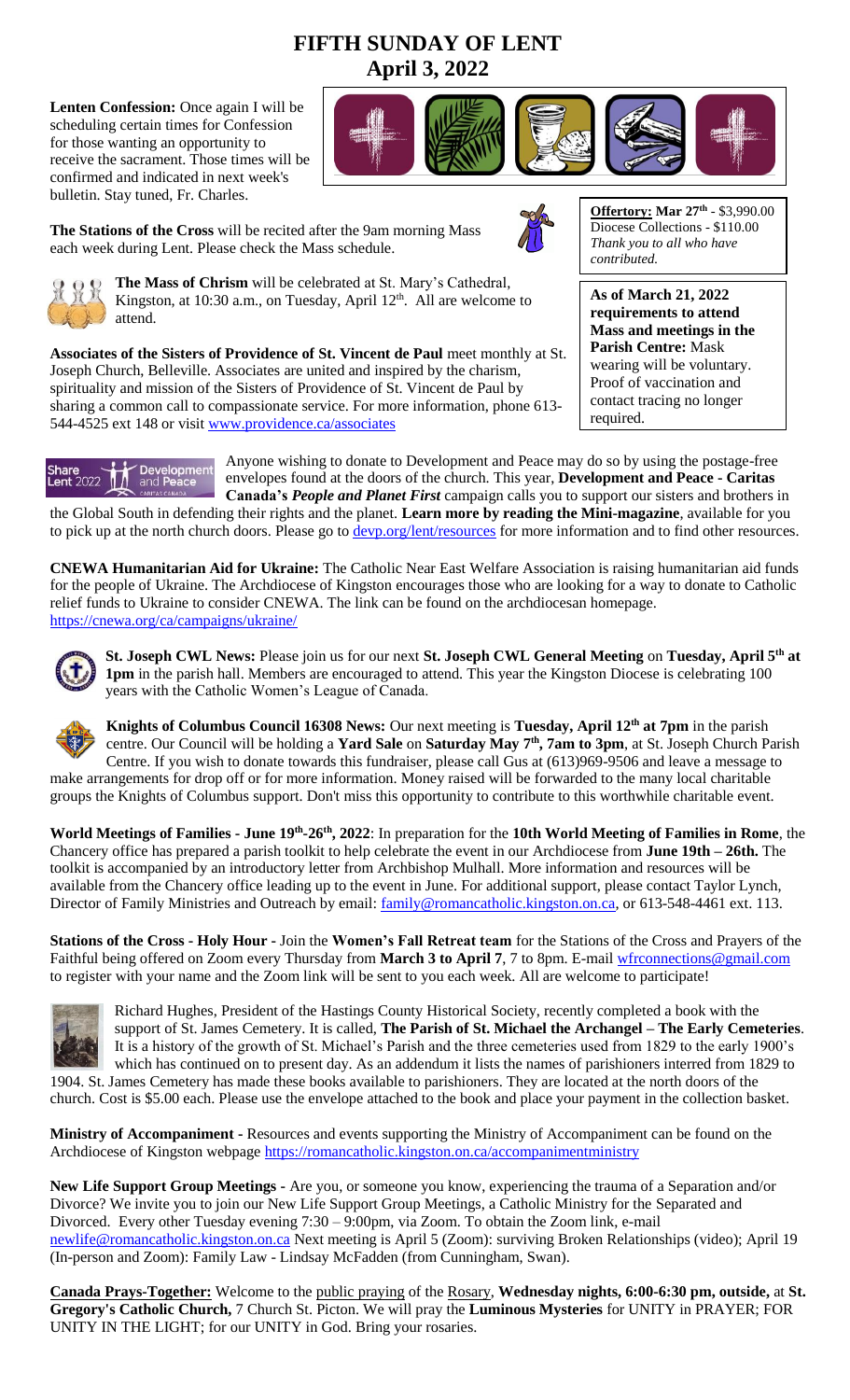If you have not already signed your children up to receive the Sacraments of *First Reconciliation, First Communion* or *Confirmation* yet, please contact the parish office by phone or e-mail for information and to receive preparation materials. Information on virtual and print resources can be found on the Archdiocese of Kingston website at



**[www.romancatholic.kingston.on.ca/sacramentalpreparation](http://www.romancatholic.kingston.on.ca/sacramentalpreparation)**

## **SYNOD 2021 - 2023**

- **HOW TO PARTICIPATE IN THE SYNOD OF SYNODALITY**
- Complete the online SURVEY [@ www.romancatholic.kingston.on.ca/synod](http://www.romancatholic.kingston.on.ca/synod)
- Participate in a listening session at your parish, school or community setting.
- Not sure of where to start but wish to make your voice heard contact the Synod Coordinator for the Archdiocese of Kingston [\(synod@romancatholic.kingston.on.ca\)](mailto:synod@romancatholic.kingston.on.ca) and we will attempt to find alternate ways for you to make sure your voice is heard.

#### **The Year of the Family Speaker Series - A Free Monthly Virtual Event from the Diocese of Hamilton**

- ~ The Real Me: Drawing Teens Out of the Shadows: April 26, 2022, 7-8:30pm
	- ~ Aging with Wisdom and Grace: May 18, 2022, 7-8:30pm

**For more information, resources, and to register online please visit:** <https://amorislaetitia.hamiltondiocese.com/>

**Project Rachel at St. Mary of Egypt Refuge** is offering a weekend retreat, **April 1-3, 2022**, for women who have been hurt by abortion. You can speak with someone who understands and cares, and have a chance to begin the healing from loss and grief. (We will follow health policy guidelines in effect then.) Phone 289-691-6840, or e-mail [ProjectRachel@stmarysrefuge.org.](mailto:ProjectRachel@stmarysrefuge.org) Project Rachel – private and confidential. Finally, please know that Project Rachel's designated phone line (289-691-6840) is staffed by trained volunteers. It is answered Tuesday and Thursdays from 6-9 p.m. and Saturdays from 12-4 p.m. Messages can be left at any time.

#### **The Archdiocese of Kingston Announces On-line Support Resources for the following:**

1) **Newman College** offers a number of certificate courses in a virtual format that are open to adults and youth. These courses can be taken individually or as part of Certificate Programme in Catholic Studies. Check out their website for more information. If you have any questions, please contact Mary-Jo Mackinnon- Simms by email at [maryjo@romancatholic.kingston.on.ca](mailto:maryjo@romancatholic.kingston.on.ca)</u> or call 613-548-4461 extension 115.<https://www.newman.edu/CCS>

2) **The New Directory for Catechesis** was released in 2020. It provides universal guidelines and norms around catechesis and evangelization. It emphasizes the importance that each baptized person has a missionary call to find new ways to communicate the faith through Mercy, Dialogue and Witnessing. Please check out these resources for more info or to order a copy:

[https://en.novalis.ca/search?q=The\\*+New\\*+Directory\\*+for\\*+Catechesis\\*](https://en.novalis.ca/search?q=The*+New*+Directory*+for*+Catechesis*)



**Pleasant Bay Kids' Camp** is a Christian nonprofit organization located in Consecon. Our Day Camp is for children 5-13 and for Christian teens who would enjoy helping us bring God's message of love to children. We are also hiring students for multiple positions. For more information please visit our website at [www.pleasantbaykidscamp.com](http://www.pleasantbaykidscamp.com/) or email [jtwiddy@pleasantbaycamp.org](about:blank) or 613-399-5877.

**The Bishops of Canada**, as a tangible expression of their commitment to walk with the Indigenous Peoples of this land along the pathway of hope, are making a nationwide collective financial commitment to support healing and reconciliation initiatives for residential school survivors, their families, and their communities. Please click the links below to read more details about the Apology recently issued and the National Financial Pledge: [CCCB NATIONAL FINANCIAL PLEDGE \(Sept. 27, 2021\)](https://www.peterboroughdiocese.org/en/resourcesGeneral/Homepage-banners/Residential-School/CCCB/CCCB-News-Release_27-September-2021_EN_FINAL.pdf) [CCCB APOLOGY TO INDIGENOUS PEOPLES](https://www.peterboroughdiocese.org/en/resourcesGeneral/Homepage-banners/Residential-School/CCCB/Statement_from_CBC_to_Indigenous-EN.pdf)  [\(Sept. 24, 2021\)](https://www.peterboroughdiocese.org/en/resourcesGeneral/Homepage-banners/Residential-School/CCCB/Statement_from_CBC_to_Indigenous-EN.pdf)

*The 2022 St. Joseph Sunday missals* have arrived and will be available in the pews on the First Sunday of Advent, Nov.  $27/28<sup>th</sup>$ . If you would prefer to keep your own personal copy, they are available at the north church doors. Suggested offering of \$4.



**2022 donation envelopes** are now available for pick up at the north church doors.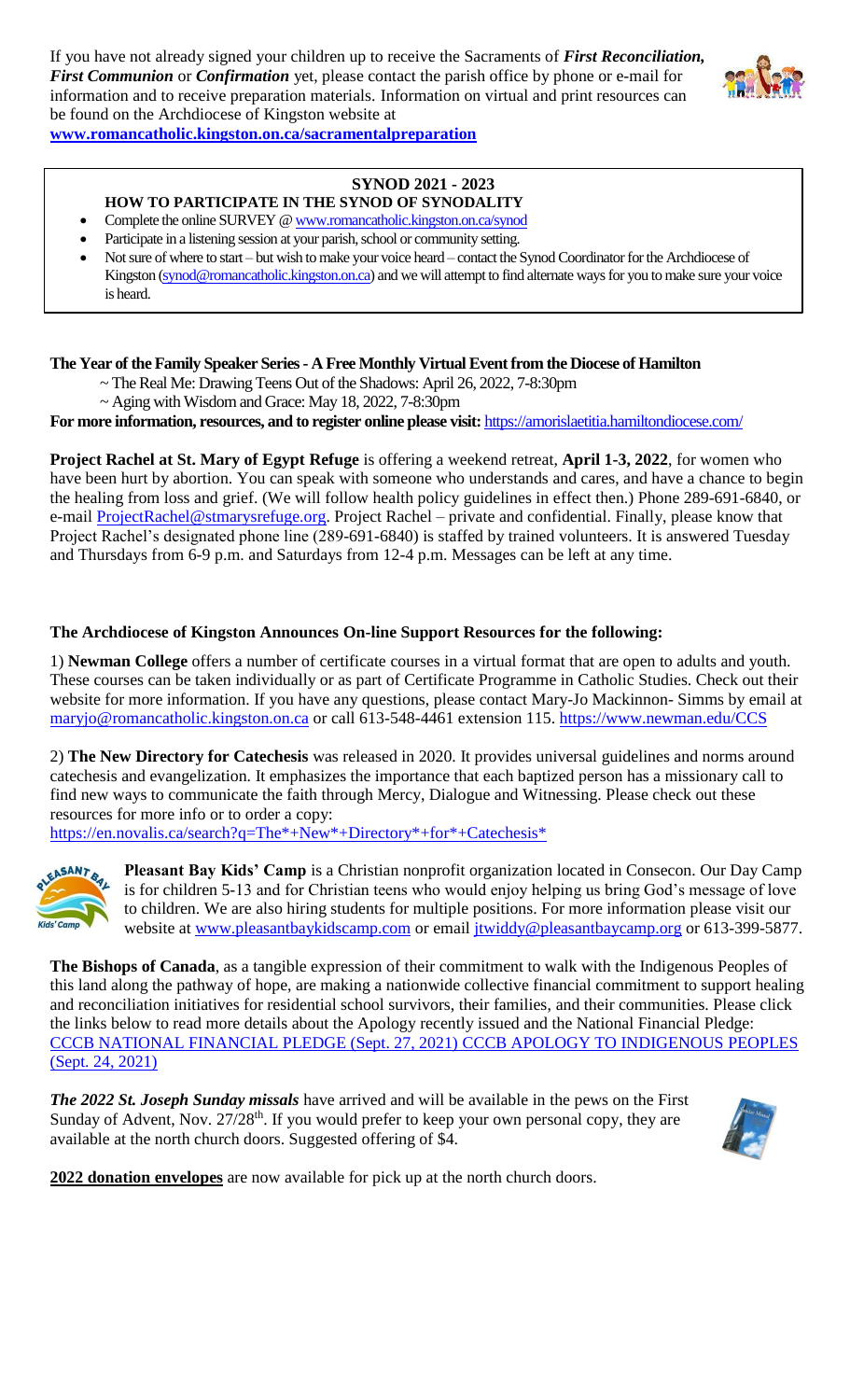### **The Way: Evening Series for Young Adults & ALCDSB Staff** ~ The Archdiocese of Kingston Youth Office

is excited to partner with the ALCDSB to offer a virtual faith formation evening series**: The Way: A Guide for the Journey**. Featuring Catholic artist and music minister Josh Blakesley, alongside speaker and author Paul George, The Way is a unique series of 10 worshipnight style videos, promoting reflection and thoughtful prayer. This monthly faith formation opportunity will be offered virtually on Microsoft Teams from 7pm - 8pm on the first Wednesday of the month and will include the streaming of the 20-minute video and a

small group breakout session with discussion questions. There is no cost. Participants will be given the flexibility to choose as many sessions as they would like to join as they are stand-alone sessions. For more information, a schedule of sessions and to sign up to join us and receive the link please visit

[www.romancatholic.kingston.on.ca/young-adult](http://www.romancatholic.kingston.on.ca/young-adult)

**Birthright: Celebrating Fifty Years of Loving Them Both** - We have a new date for our gala celebration- **Thursday May 5, 2022** at Our Lady of Fatima Parish Hall, Kingston. Please join us for an evening of celebration, featuring live music, a silent auction and our guest speaker Abby Johnson. Tickets will go on sale in January 2022.



The Archdiocese of Kingston Youth Office and ALCDSB present A Young Adult Faith Formation Evening Series:





# Celebrating 50 years of loving them both

**Special Guest Speaker:** Abby Johnson, Author and Culture of Life Speaker

Save The Date: Thursday May 5, 2022 Our Lady of Fatima Parish Hall 588 Division St. Kingston, Ontario

5:00 - Silent auction preview 6:30 - Dinner

Live music, cash bar

**Tickets** \$75 - adults | \$40 - students<br>DUE TO COVID REGULATIONS, ABBY'S APPEARANCE MIGHT<br>BE VIRTUAL



The Society of Saint Vincent de Paul **https://www.ssvp.ca** is a lay Catholic organization whose mission is to live the Gospel message by serving Christ in the poor with love, respect, justice, and joy.

**Project Rachel** is a ministry of healing for adults who are suffering from an abortion experience in the past. For further information, contact **St. Mary of Egypt Refuge** in confidence, at 289-691-6840, or by e-mail [projectrachel@stmarysrefuge.org.](mailto:projectrachel@stmarysrefuge.org) Our web page is [www.stmaryrefuge.org/rachel](http://www.stmaryrefuge.org/rachel)

**Youth Leadership Workshop at St. Thomas Anglican Church - This is an opportunity for Youth 12 & above. The spots are limited!** An interactive workshop - participants will have the opportunity to explore their own internal leader in a safe environment. Experience small discussion groups on such topics as homelessness, poverty, diversity, inclusion, climate change, family dynamics and whatever other topics are shared. You will experience the coach approach to leadership through the leadership tool 'The Great Question Game' which provides thought provoking questions in a relaxing setting with fun exercises woven in throughout this threehour get-together. 10am - 2pm (lunch served) Contact: [stthomasanglicanbelleville@gmail.com](mailto:stthomasanglicanbelleville@gmail.com) Shwetha Jayathirtha, St Thomas' Children, Youth and Family Co-ordinator **,** 201 Church St, Belleville.



**Chalice** works in impoverished communities to help struggling families overcome the cycle of poverty.



To connect with a parish / campus ministry near you visit: www.romancatholic.kingston.on.ca/young-adult